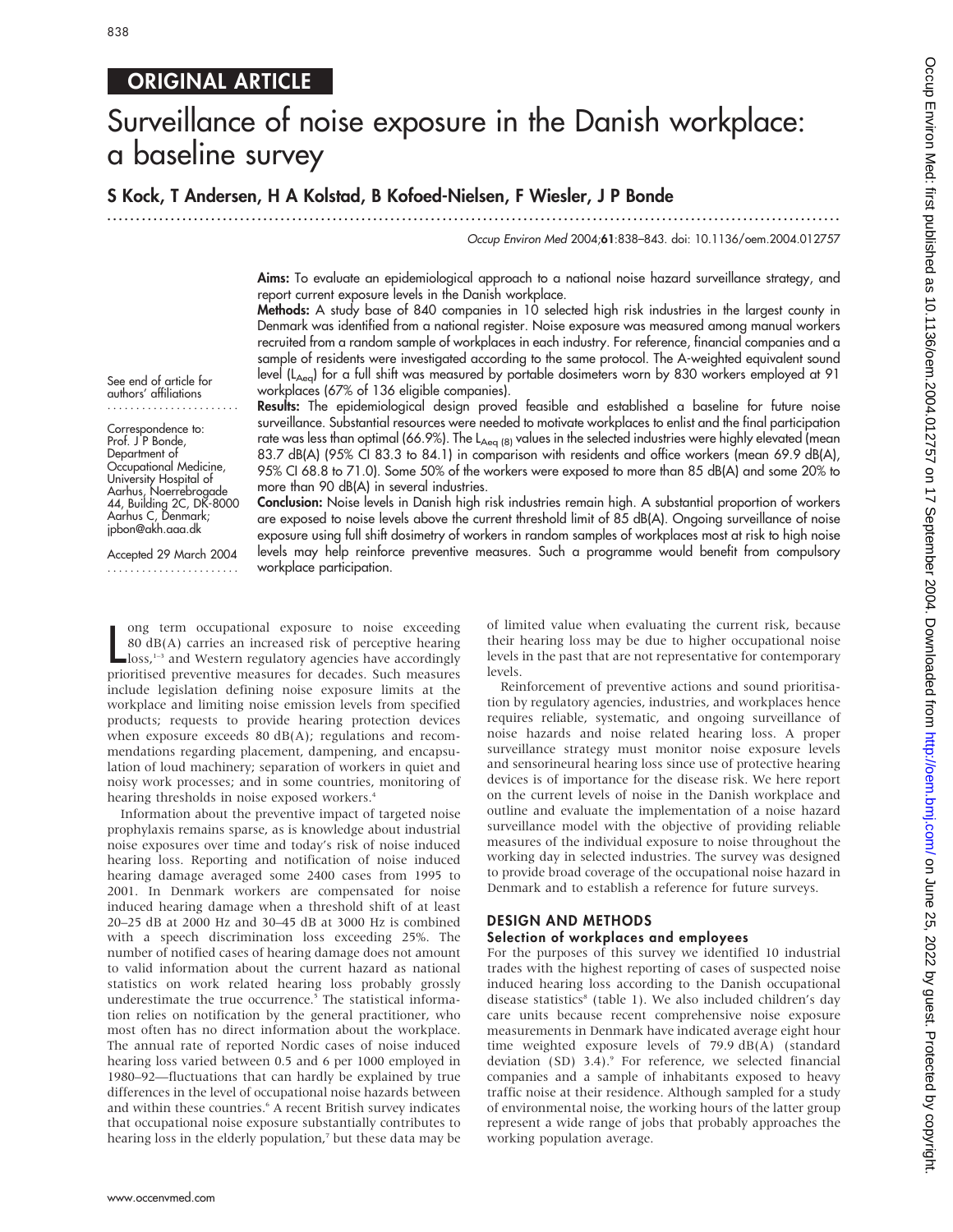## Main messages

- Occupational exposure to noise causes hearing loss, but knowledge about industrial noise exposures over time and today's risk of noise induced hearing loss remains limited.
- A Danish epidemiological survey among workers in 10 industrial trades observed average noise levels considerably above the threshold of 80 dB(A) which is associated with risk of hearing loss.
- In several industries about 50% of the workers were exposed to more than 85 dB(A) and about 20% to more than 90 dB(A).
- The suggested epidemiological design proved feasible and may serve as a template for future monitoring of workplace exposure to noise.

The National Bureau of Statistics provided a complete list of 2047 companies within the 12 selected trades in Aarhus County by 1 August 2001 (table 1). Counting a population of some 650 000 people, Aarhus County is the largest in Denmark. To ensure manageability of data collection, the survey was restricted to the 840 companies with 15 or more employees. Within each trade we randomly selected five companies with 15–49 employees, and five with 50 or more employees. A number of companies were ineligible because of downsizing and less than 10 employees in the production area, transfer of manufacturing to other areas, or closure. As companies declined to participate or turned out to be ineligible, the initial roster of 120 companies was consecutively updated with new randomly selected companies until five companies within each chosen trade and size specific stratum had been included, no more companies were available, or project resources had been exhausted (in that order).

Once a company had accepted participation, we asked for a complete list of the employees in its manufacturing departments since only workers in production areas were to be enrolled. Randomly selected employees on the roster were contacted by the project team at the worksite and invited to participate until a maximum of 10 participants had been reached. However, only 5–6 companies complied with the request to provide complete lists, and in most companies foremen and managers selected the workers so as to have at least one employee from each work area. The group of

## Policy implications

• Ongoing surveillance of noise exposure using full shift dosimetry of workers in selected industries should be considered in order to reinforce preventive measures. Such a programme would benefit from compulsory workplace participation.

residents was identified from addresses obtained through a survey in the Aarhus Municipality. The group was divided into 10 different geographical areas, so that different parts of the central town were included in the study. Two residents were working in industries with possibly high noise levels, 28 in offices, education, or services, and 35% were students or unemployed. The dimensions of the study, 50 workers from small and 50 workers from large companies in each trade, allowed us to obtain accurate estimates of exposure levels as evidenced by the narrow confidence limits (cf figs 2–3).

## Assessment of individual noise exposure

The A-weighted equivalent sound level  $(L_{Aeq})$  and the peak sound level were recorded every 5 seconds for 24 hours by portable dosimeters (Bruel and Kjaer, model 4443, a type II instrument set to fast response). After pure tone calibration and installation of new batteries, an audiologist handed out the equipment and instructed participants individually at the workplace or at the Department of Occupational Medicine (the sample of residents). The dosimeter was worn in a pouch attached to a belt at the participant's waist and the microphone was mounted at or near the participant's collar—on the right side if right handed and the left side if left handed. The 24 hour period started when the participant began to wear the dosimeter and it was turned on. The display was dimmed during measurements to minimise noise dependent changes in the participant's behaviour. Most periods began in the morning, Tuesday to Thursday. The dosimeters were retrieved from the participants by the audiologist at the workplace or at the residence the following day after the 24 hour recording was over. The dosimeters were set to a dynamic range of 50–120 dB(A), fast response, but because of technical problems calling the lower measurement range into question, a higher cut-off point in the low range, 58  $dB(A)$ , had to be used and measurements below 58 dB(A) were set to 0 dB(A). Simulations substituting values below 58  $dB(A)$  with 20, 30, or 40 dB instead of 0 dB produced minimal changes in the total noise level since

| <b>NACE</b><br>code* | <b>Trades</b>                                | Total number of<br>available<br>companies, n | Companies<br>contacted, n eligible, n | <b>Companies</b> | <b>Companies</b><br>enlisted, n | % enrolled of<br>eligible<br>companies | <b>Dosimeters</b><br>(employees), n |
|----------------------|----------------------------------------------|----------------------------------------------|---------------------------------------|------------------|---------------------------------|----------------------------------------|-------------------------------------|
|                      | <b>Residents</b>                             |                                              |                                       |                  |                                 |                                        | 49                                  |
| 15                   | Manufacture of food                          | 43                                           | 19                                    | 14               | 11                              | 78.6                                   | 94                                  |
| 20                   | Manufacture of wood products                 | 21                                           | 20                                    | 15               | 8                               | 53.3                                   | 79                                  |
| 22                   | Publishing and printing                      | 40                                           | 25                                    | 18               | 13                              | 72.2                                   | 102                                 |
| 26                   | Manufacture of non-metallic mineral products | 20                                           | 18                                    | 12               | 10                              | 83.3                                   | 67                                  |
| 27                   | Manufacture of basic metals                  | 8                                            | 8                                     | 6                | 6                               | 100.0                                  | 65                                  |
| 28                   | Manufacture of fabricated metal              | 84                                           | 20                                    | 16               | 9                               | 56.3                                   | 76                                  |
| 29                   | Manufacture of machinery                     | 99                                           | 21                                    | 11               |                                 | 63.6                                   | 56                                  |
| 34                   | Manufacture of motor vehicles                | 15                                           | 13                                    | 9                |                                 | 77.8                                   | 70                                  |
| 36                   | Manufacture of furniture                     | 14                                           | 14                                    | 10               |                                 | 70.0                                   | 20                                  |
| 45                   | Construction                                 | 280                                          | 13                                    | 8                |                                 | 20.0                                   | 36                                  |
| 65                   | Finance intermediation                       | 100                                          | 13                                    | 11               | 8                               | 72.7                                   | 76                                  |
| 8532                 | Day care units                               | 115                                          | 9                                     | 9                | 8                               | 88.8                                   | 40                                  |
|                      | All                                          | 840                                          | 190                                   | 136              | 91                              | 66.9                                   | 830                                 |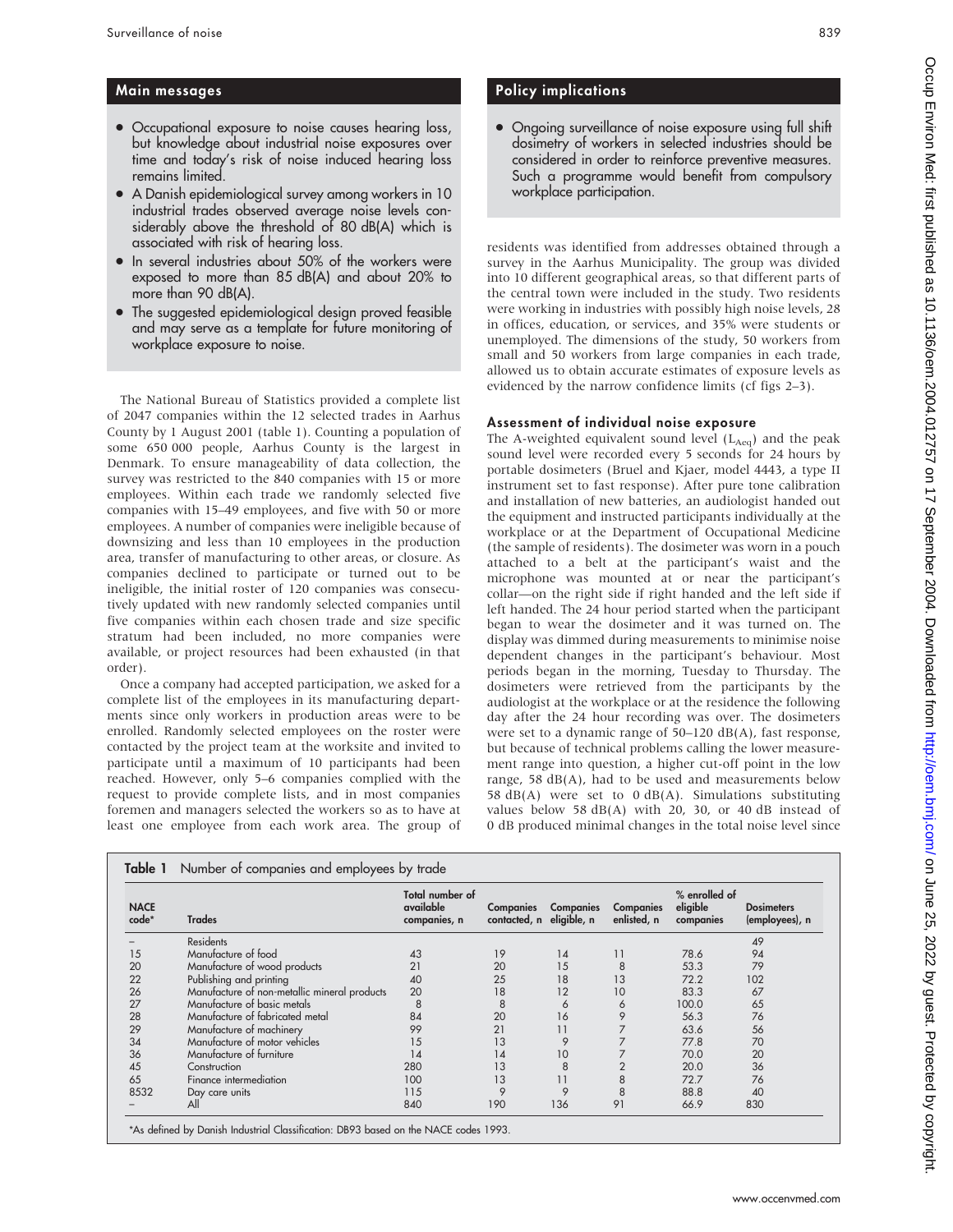only minimal energy is contained in these low exposure levels. Peak levels were measured concomitantly by the same instrument using a  $10^{-6}$  second interval, and the highest value per 5 second interval was recorded. Peak values were measured using a C-weighted model with an exchange rate of 3 dB in the range  $70-120$  dB(A).

During sound level recordings all participants kept a 24 hour diary to keep track of the timing of work, leisure, transportation, and sleep hours. A separate questionnaire was used to elicit information on work history, use, and type of hearing protective devices and noise emissions during work and leisure time (hand held tools, machinery, music, other people, traffic, and shooting). Diaries and questionnaires were reviewed together with the participant to ensure complete and accurate information.

#### Data analysis and statistical methods

The noise data loggers provided up to 17 280 measurements of LAeq and peak values for 5 second intervals for each participant. The dosimeter recordings were synchronised with the diary to identify the timing of each 5 second measurement relative to work, transportation, leisure, and sleep hours. The noise exposure was computed for each of the respective time intervals using the following formula:<sup>10</sup>

$$
L_{Aeq} = \n10^* \log \left( \frac{1}{n} \left( 10^{\frac{L_{Eq1}}{10}} + 10^{\frac{L_{Eq2}}{10}} + \ldots + 10^{\frac{L_{Eqn}}{10}} \right) \right)
$$

where  $n =$  number of 5 second measurements, and  $L_{Eq1}$ ,  $L_{Eq2}$  ...  $L_{Eqn}$  are the average noise levels during each measured 5 second interval.

Since we obtained full work shift noise exposure recordings, the L<sub>Aeq</sub> for work hours are equivalent to time weighted eight hour values  $(L_{Aeq(8)})$ —the point of reference for occupational threshold limit values. Peak levels were divided into the same categories as the noise level measurements, and the median as well as the 25th centiles for each category were calculated.

The distribution of the  $L_{eq}$  sound pressure levels was close to normal and the median values were only marginally different from the mean values. We therefore chose to present the distribution of noise exposure levels by mean values and 95% confidence limits.<sup>11</sup> Multiple linear regression analysis was used to model noise exposure levels as a function of independent variables such as trade and company size.<sup>12</sup> Furthermore, we assessed exposure to high noise levels by computing the percentage of workers exposed to noise levels below 85 dB(A), between 85 and 90 dB(A), and above 90  $dB(A)$ .<sup>13</sup> Data processing and analyses were performed in Microsoft Excel, Microsoft Access, and SAS version 8.2.

#### RESULTS

#### Recruitment of companies and workers

Among the 190 invited companies, 54 declined participation, 45 were ineligible, and 91 were enrolled, which yielded an overall average participation rate of  $66.9\%$  (91/(190-54)). The participation rate was higher in large companies with 50 employees or more (76.4%) than in companies with less than 50 employees (55.4%), and it varied grossly across trades (table 1). Following the initial mailing of information, company managers, foremen, and shop stewards were contacted by phone on average 5 times (range 1–12) in order to motivate enlisting. Meetings with managers or the safety and health boards were occasionally arranged to provide additional information. Reasons for declining participation included lack of time, ongoing reorganisations, lack of interest, ongoing contacts or conflicts with the labour inspection service or the occupational health services, recent mapping of noise exposure, noise not considered an important issue, or shift work. In a few cases the workers were reluctant to participate. The building and construction industry represented a special case because of non-stationary workplaces and workers divided among many workplaces. Few major construction sites were approached and samples of workers were enrolled independently of the companies where they were employed.

Altogether 830 employees were enlisted—that is, an average of 8.5 from each company (range 2–27) (table 1). The average age was 38.2 years (SD 9.5 years) and the majority of the study population was male (75%). While women constituted 92% of the employees in day care homes, the proportion ranged from 2% in the metal production and manufacturing industries to 30% in the publishing industry.

#### Levels of noise exposure

The distribution of the average  $L_{Aeq}$  weighted noise exposure was highly elevated during working hours in comparison with leisure and sleep hours, except among residents and people working in bank offices where work hour exposure overlapped leisure time exposure (fig 1). Exposure during transportation to and from the work place [mean  $L_{Aeq}$  75.6 (SD 6.7)] fell between the level of work hour exposure [mean  $L_{Aeq}$  82.1 (SD 6.7)] and leisure hour exposure [mean  $L_{Aeq}$ 69.2 (SD7.7)] and did not vary substantially across trades. Noise exposure levels during work hours did not vary systematically across the seasons of the year—either in models considering all trades or in any single trade (data not shown).

The average exposure during working hours was highly elevated [mean 83.7 dB(A), 95% CI 83.3 to 84.1] in the selected trades in comparison with residents and office workers [mean 69.9 dB(A), 95% CI 68.8 to 71.0; fig 2]. Among noisy industries, metal production and the wood industry exhibited the highest exposure levels, and publishing and machine industries the lowest. In comparison with the risk industry with the lowest noise levels (manufacturing of furniture), the  $L_{Aeq}$  levels were significantly elevated in the food, wood, stone, and metal manufacturing industries and in the iron and metal product industries. Children day care

 $10$ Working hours 8 Stratum specific percentage Leisure hours 7 6 Night hours 5  $\overline{\mathbf{4}}$  $\mathbf{3}$  $\overline{2}$ 0 P 50 90 30 40 60 70 80 100  $110$  $L_{\rm Aeq}$  in dB(A)

Figure 1 Distribution of the A-weighted equivalent sound level  $(L_{Aeq})$ during work hours, leisure time, and sleep hours. Entire study population. The small peak 70 dB(A) identifies working hours among office workers and residents.

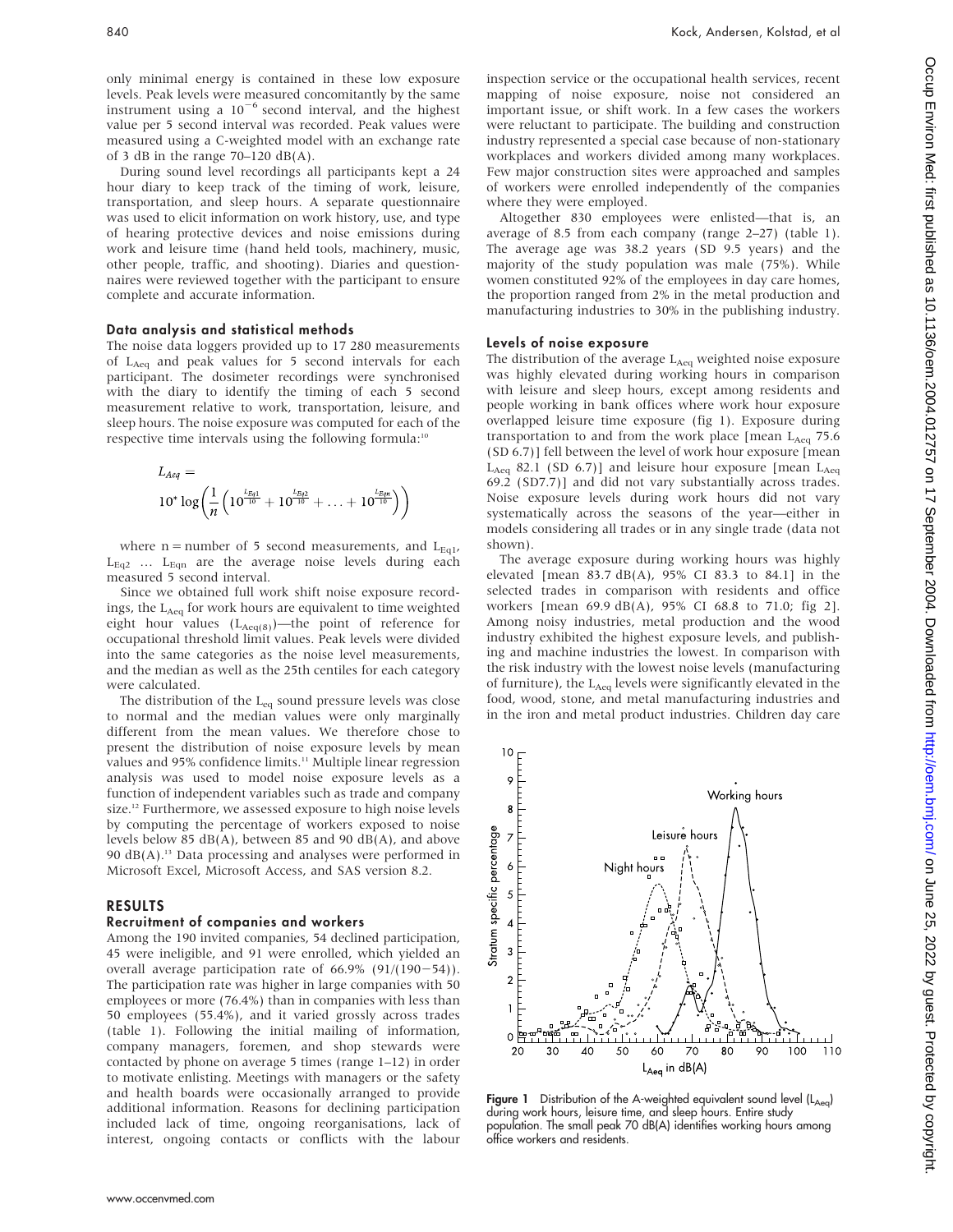home workers were exposed to noise at ''industrial'' levels (fig 2). The average exposure in small companies with less than 50 employees (82.5 dB(A), 95% CI 82.0 to 83.1) was at the same level as in large companies with more than 50 employees (82.5 dB(A), 95% CI 81.7 to 83.3). This was true even after adjusting for effects of trades. The distribution of peak exposures during working hours across trades roughly corresponded to the average exposure (fig 3).

Some 50% of the workers were exposed to more than 85  $dB(A)$  and some 20% to more than 90  $dB(A)$  in several trades. In all noisy trades, a fraction of employees were exposed to more than  $85$  dB(A), but none of the office workers were exposed to such high levels (fig 4, categories not mutually exclusive). Use of hearing protection in the noisy trades ranged from 37% of employees in furniture production to 85% in manufacture of basic metals and was more common in large companies (on average 59% of workers) than in small companies (50% of workers). Moreover, use of hearing protection increased with increasing noise exposure from 20% at levels below 80 dB(A) to 63% at 80–90  $dB(A)$ , while 90% of the workers exposed to more than 90 dB(A) reported the use of hearing protecting devices. Devices were equally divided between hearing protectors and earplugs. Likewise, among those using protective devices, the duration of use rose with exposure, from an average of 2.6 hours at low levels to 5.3 hours among those exposed to more than 90 dB(A). Among the latter, at least 23% used protective devices for 6–8 hours daily.

## **DISCUSSION**

Our survey shows that exposure to noise, even at prevailing average noise levels in selected Danish industries may pose a hazard to normal hearing. In most of the studied trades around half of the workers were exposed to noise above the abound han of the workers were exposed to holse above the<br>threshold known to be associated with hearing loss. The survey also shows that exposure to noise levels above<br>threshold known to be associated with hearing loss. Th



Figure 2 Distribution of the A-weighted equivalent sound level (LAeq) during work hours by industry. Mean values with 95% confidence limits.



Figure 3 Distribution of the individual upper quartile of peak noise exposure levels [dB(A)] during work hours by industry. Mean values with 95% confidence limits.

recommended threshold limits is not confined to the industrial workplace, but that day care workers may be at risk as well. Hearing damage can be prevented by adequate use of hearing protective devices, which were, in fact, used by the majority of high level exposed workers in this survey. Our data do not, however, allow us to ascertain whether the use of protective devices is sufficient to eliminate the risk of hearing loss and there seems to be a need for additional preventive measures including systematic surveillance of noise levels. A new EU directive (2003/10/EG) requests that action needs to be taken when noise levels exceed 85 dB(A), a level that has been lowered from the former 90 dB(A).

This study was performed in random samples of small and large workplaces within a range of selected industrial trades in order to provide an accurate and precise estimate of the noise exposures at the upper tail of the noise exposure distribution. A survey based on a simple random sample of the entire workforce would provide estimates of the population exposure, but less information about the high risk industries. From a preventive point of view, it is more important to characterise the risk trades than to get accurate population exposure estimates. One drawback is, however, that the selection of trades depends on current data, which may be inadequate. Our approach is conservative and new risk trades may escape recognition. However, systematic detection of new risk occupations with high noise levels would require population samples of enormous dimensions, unless the exposure prevalence is high.

We stratified the sampling on small and large companies because we expected that noise exposures would be under better control in large companies. This assumption was not corroborated by our survey and the design of future surveys could be simplified by omitting sampling stratified by company size. Nevertheless, a survey like this one based on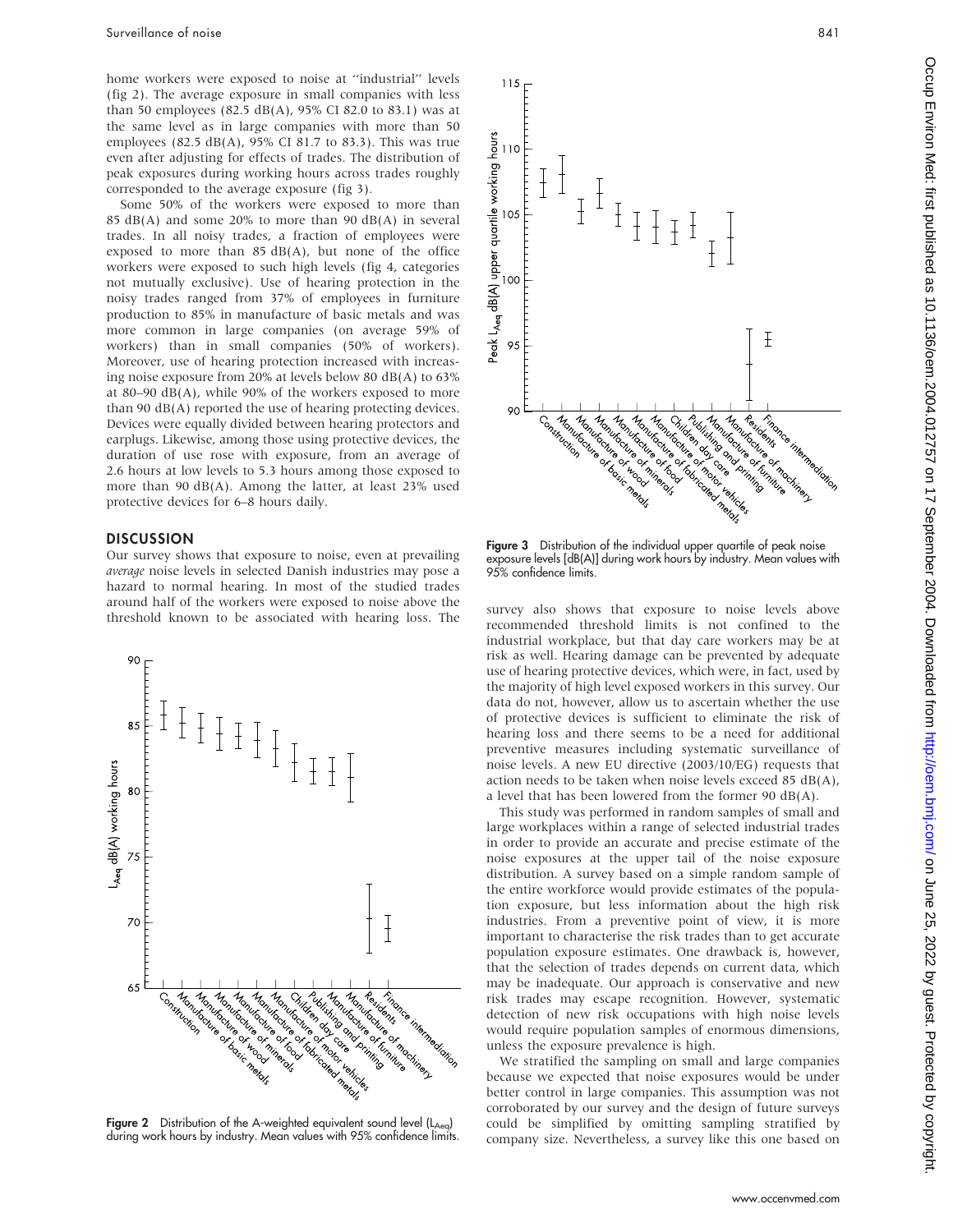enlisting of workers through their workplaces would cause workers from small companies to be overrepresented in the sample unless sampling was weighed by company size.

The companies in the trades selected for this study are probably representative for noise exposure levels in these trades throughout the country, but it is an obvious limitation from an surveillance point of view that many trades with potential high noise levels such as flight attendants, air pilots, army air crews, engineers in the merchant and navy ships, fishermen, musicians, employees of music clubs and discotheques, truck and train drivers, and probably many other occupations were not included.14–25 This limitation could easily be remedied in future surveys by extending the range of trades studied.

The main risk of bias was related to the enlisting of companies, the majority of which were initially rather reluctant to participate in the study. Although some of the reasons for declining participation such as time lag or organisational changes may not be related to noise exposure levels, it does represent a problem that some companies whose noise exposure levels were high and resources limited may have exhibited adversity to entering the study, thus skewing the data towards lower noise exposure estimates and, accordingly, underestimation of exposure levels. However, it is also conceivable that companies that have effectively solved a noise problem would be less interested in participating for that very reason. Neither the participation rate at the trade level spanning 50% to 100% nor the number of workers in each trade was related to the measured noise exposure levels. Nevertheless, the rather low participation rate averaging 67% may result in bias in an unpredictable direction; this issue should therefore be remedied in future studies. If surveillance of noise exposure is considered an important component of a noise abatement strategy, it seems important to ensure full coverage by legislation.

Our protocol demanded random selection of workers by the project team based on rosters of all currently employed production workers, but in most instances this request was



Figure 4 Proportion of employees with A-weighted equivalent sound level (L<sub>Aeq</sub>) during work hours exceeding 85, 90, and 95 dB(A) by industry. The bars indicate the upper 95% confidence limits.